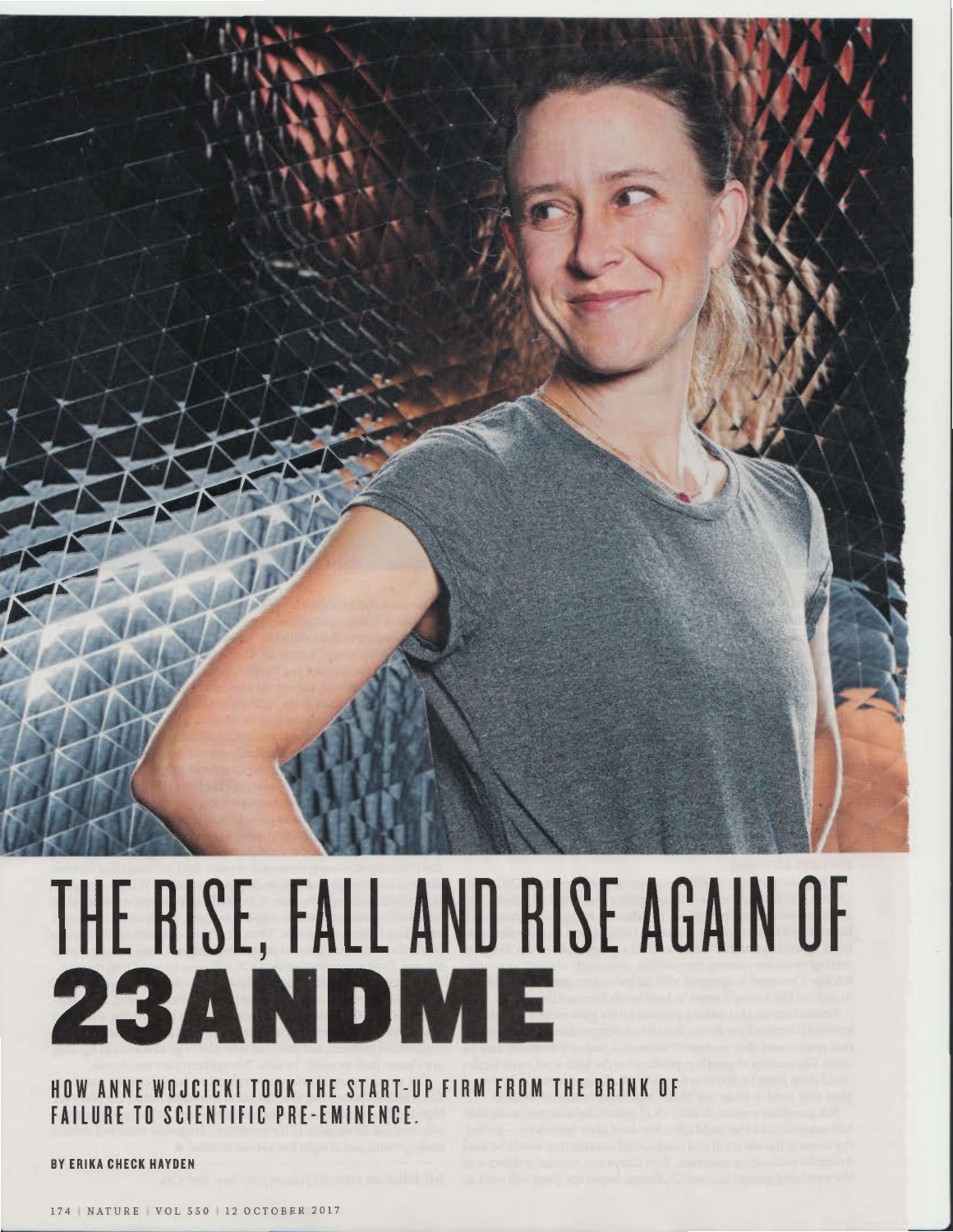- --·1

Anne Wojcicki founded the consumer-genetics firm 23andme in 2006 and aims to expand its customer base to 10 million.

VATURE  $\overline{O}R$ z ::>  $\overline{\alpha}$ ~ **GABRIE** 

T here's a placard in Anne Wojcicki's office enshrining the attitude that nearly ran her company, 23andme, aground. Tucked behind a toy unicorn, the small, wood-veneered nameplate reads: "I'm CEO, bitch."

It was with this kind of brashness that Wojcicki set out to disrupt the health-care industry in 2006. Her goal was to put sophisticated DNA analyses into the hands of consumers, giving them information about health, disease and ancestry, and allowing the company to sell access to the genetic data to fuel research. But in 2013, that vision hit a snag. Wojcicki didn't think she needed regulatory approval to provide information about her customers' health risks. The US Food and Drug Administration (FDA) disagreed, and ordered the company to stop.

The FDA action prompted months of soul-searching and strategizing on how to reorient the company to work with regulators. "You just accept at some point, you're regulated, and there's no Silicon-Valley, 24-hour, easy fix;' Wojcicki says.

After years of effort, the pay-off came in April this year, when the FDA agreed to allow 23andme to tell consumers their risks of developing ten medical conditions, including Parkinson's disease and late-onset Alzheimer's disease. Surfing a wave of positive news, the company has since launched an advertising blitz to dramatically expand its customer base to 10 million people.

23andme has always been the most visible face of direct-to-consumer genetic testing, and it is more formidable now than ever before. In September, the company announced that it had raised US\$250 million: more than the total amount of capital raised by the company since its inception. Investors estimate that it is worth more than \$1 billion, making it a 'unicorn' in Silicon Valley parlance — a rare and valuable thing to behold. But for scientists, 23andme's real worth is in its data. With more than 2 million customers, the company hosts by far the largest collection of gene-linked health data anywhere. It has racked up 80 publications, signed more than 20 partnerships with pharmaceutical firms and started a therapeutics division of its own.

"They have quietly become the largest genetic study the world has ever known;' says cardiologist Euan Ashley at Stanford University, California.

But as it matures, 23andme faces new challenges. It must sustain customers' trust, fight off competition and prove that it can use genetic data to make new medicines — a notoriously difficult goal. And 23andme still has a long way to go with the FDA, which won't allow it to tell customers many genetic results directly relevant to human health, such as those for the BRCA genes, which are linked to breast cancer.

Still, Wojcicki is undeterred. 'Tm very stubborn;' she says.

### **IN THE PICTURE**

23andme's headquarters in Mountain View, California, have a startup vibe that belies the company's 11 -year history. Pink and green foil balloons float over cubicles to commemorate employees' work anniversaries. The kitchenette is stocked with healthy snacks. And Polaroid photographs of all employees line the wall of the free cafeteria. Each

# **"THEY HAVE OUIETLY BECOME THE LARGEST GENETIC STUDY THE WORLD HAS EVER KNOWN."**

picture is scrawled with a quirky fact about the person. ("Her favorite drink is green tea;' reads one. "Once won a lip-sync contest singing a New Kids on the Block song;' boasts another.) Arranged by the order in which employees joined the company, the photos make clear where everyone fits in.

The first photo, of course, is of Wojcicki, who grew up on the campus of Stanford University, the child of a teacher and a physics professor. She majored in biology at Yale University in New Haven, Connecticut, where she played ice hockey. (She's still an avid athlete; the bike she rides to work is often parked in 23andme's lobby.)

In 1996, after graduating, Wojcicki worked for investment companies and hedge funds analysing heath-care ventures. She eventually came to dislike how the industry incentivized the development of expensive products and services that earn maximum insurance payments, rather than treatments and devices that consumers can afford to pay for on their own.

Wojcicki founded 23andme in 2006 with Linda Avey and Paul Cusenza with a goal of upending conventional models of health care. The following year, it received \$8.95 million from a number of high-powered investors, including the biotechnology powerhouse Genentech in South San Francisco and Google, whose co-founder Sergey Brin was married to Wojcicki from 2007 to 2015.

Wojcicki aimed to attract millions of customers by selling an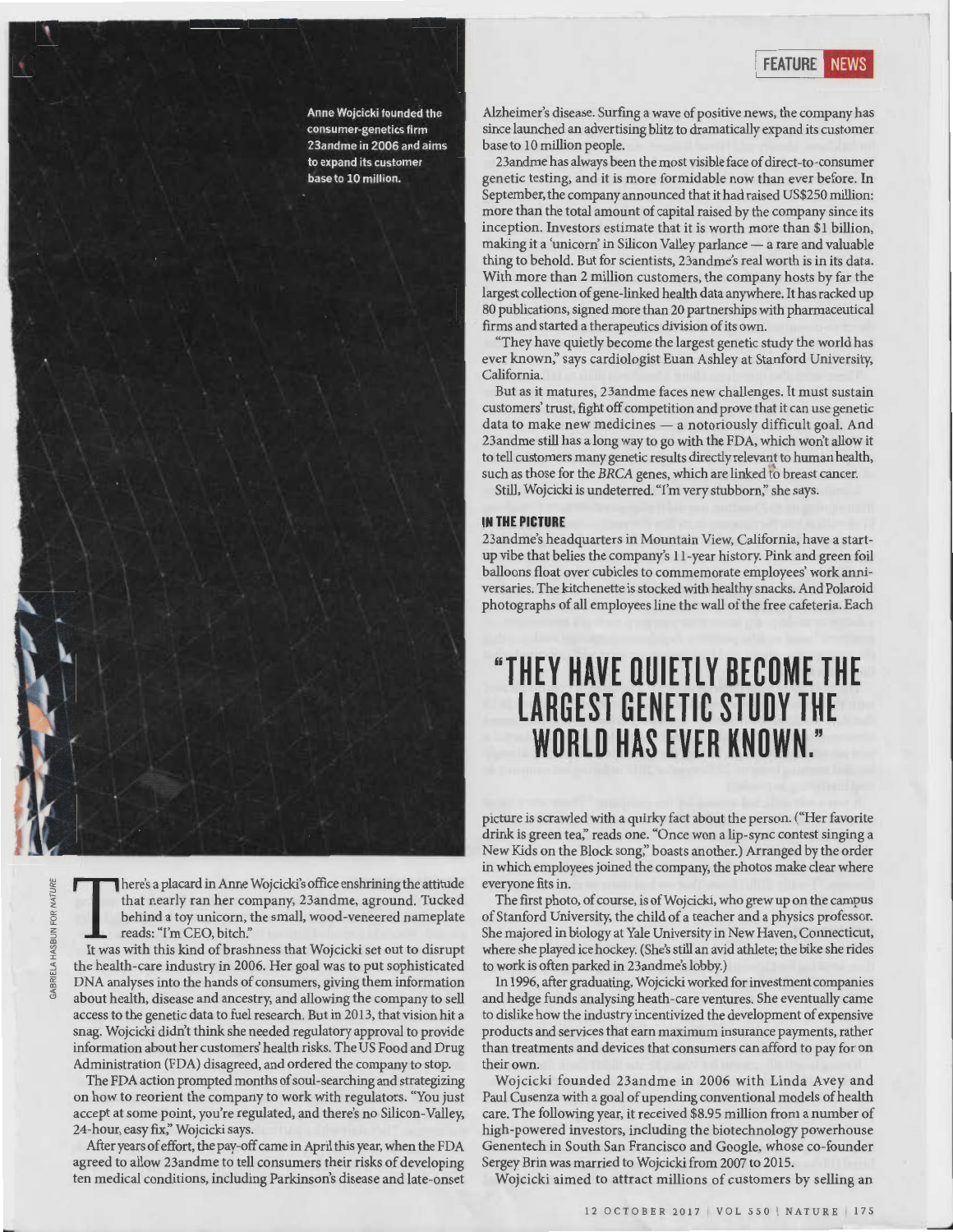inexpensive test that would reveal genetic predispositions for dozens of traits. It would provide disease risks, but also genetic propensity for baldness, obesity and trivial features such as earwax consistency. Wojcicki wanted to make the genome fun and engaging, the better to attract customers. She hosted celebrity 'spit' parties to get the product in the hands of tastemakers and stir up media interest: after taking one of the company's tests, Ivanka Trump gloated that she had a very low genetic risk of becoming obese. As the tests hit the market in late 2007, Wojcicki and Avey were hailed as visionaries (Cusenza had left in 2007; Avey would depart in 2009).

Scientists, meanwhile, were dubious. Family history was and is still a more powerful indicator than genes are for predicting the risk of most diseases. "The evidence is increasingly strong that the benefits of direct-to-consumer testing for these kinds of indications are somewhere between small and zero;' says Stanford University lawyer and ethicist Hank Greely, a long-time critic of the company.

There were also questions about 23andme's plan to sell customer data to help develop medicines. Companies have been trying to mine genetic data to design drugs for at least a decade, with little success. Take deCODE genetics, founded in Reykjavik in 1996, which recruited about half of the adult population of Iceland into a genetic study. Although the company's research has provided insights into the genetic mechanisms of disease, it hasn't yet yielded a drug.

Scientists' scepticism didn't deter hundreds of thousands of customers from signing up to 23andme, nor did it stop investors from ploughing \$118 million into the company in its first five years- but a problem was emerging in the background. In 2009, the FDA started asking 23andme for evidence that the company's products worked as advertised and wouldn't harm customers. The agency was worried that people might take drastic medical measures on the basis of their test results, such as deciding to change the dosage of their medications without consulting a doctor or undergoing unnecessary surgery, such as a mastectomy, or treatment based on false positives. Regulators demanded evidence that the tests were accurate, and that customers were well informed what the results meant.

The next years were difficult ones for 23andme. It communicated with the agency on a few occasions and promised in January 2013 that data would be forthcoming. According to the FDA, it then ceased communicating with regulators entirely in May, even as it started a new advertising campaign. Fed up, the agency sent Wojcicki a strongly worded warning letter on 22 November 2013 ordering her company to stop marketing its product.

It was a self-inflicted wound for the company. "There was a bit of arrogance;' says Richard Scheller, who was an executive at Genentech at the time. As a result, 23andme was forced to drastically cut its customer offerings, threatening its viability.

Wojcicki was stunned. "It became clear that we had pissed them off;' she says. "I really didn't know that we had done so many things that angered them:'

### **BACK ON TRACK**

Soon after the letter arrived, Wojcicki called Kathy Hibbs, a lawyer then working for Genomic Health, a gene-testing company in nearby Redwood City, California.

"Can I get my whole company back in one year?" Wojcicki asked Hibbs.

"You can get it back, but it will take years;' Hibbs replied. And to get there, she counselled, Wojcicki would have to cooperate with regulators.

It was a tough adjustment for Wojcicki; she didn't think that the FDA should be able to stop customers from learning their own genetic information. But Hibbs and others convinced her that capitulating to the FD A's demands was the fastest way to rescue her company.

"It's almost like being in a relationship;' Wojcicki says. "There's things that you might disagree with, but you just have to do them:' Wojcicki hired Hibbs, who began gathering evidence to respond to the FDA's concerns — a formidable task, because the FDA and the company had

## **GENE**  DRI

The direct-to-consumer genetic-testing industry is predicted to grow to US\$340 million in the next five years. This is still a small fraction of the overall market for DNA testing, which is expected to reach \$10 billion in that time.



tussled over many issues over the years. By the end of 2014, Hibbs felt that the company was ready, so she asked the FDA to approve one test, intended to tell customers whether their children might inherit a genetic risk for a disease called Bloom syndrome.

The FDA approved the test in February 2015. The news didn't make a huge public splash: Bloom syndrome is a very rare disorder, affecting about 1 in 50,000 people with Ashkenazi Jewish heritage. But 23andme was now the first company approved to market a direct-to-consumer genetic test for a disease in the United States, although it had already been offering the test overseas.

But even after the FDA's decision this April, 23andme is still barred from giving customers lots of available information, such as whether they carry gene variants that raise their risk for certain cancers or that predict how well certain medications will work. Before the FDA lockdown, it had been providing information on hundreds of health conditions.

Greely says that the restrictions make sense: there is very strong evidence that genetic variants cause the ten conditions listed in the FD A's approval in April. But the predictive value is much weaker for the variants linked to the vast majority of common health conditions that 23andme would like to tell its customers about.

### **PATHS OF DISCOVERY**

Even as the company confronted resistance at the FDA, it was making moves into drug development. Key to this plan was bringing Scheller aboard. Wojcicki e-mailed him on the day he announced his retirement from Genentech in December 2014. Four months later, Scheller arrived in Mountain View to start 23andme's therapeutics group; by July, Wojcicki had raised \$115 million more from investors.

Scheller was attracted not just by the size of 23andme's database, but by its richness. Customers have each answered an average of 300 questions on a huge array of traits, including their medical histories. That enables Scheller's team to try a different approach for gene-driven drug development.

The standard method has been a genome-wide association study, or GWAS, in which scientists gather people with a disease or trait, and then look for gene variants that seem to contribute to it. Scheller's team can do the reverse. They start with a particular gene that known drugs target, and then look for the diseases or health traits — the phenotypes — that are associated most strongly with different variants in the gene. "We just let the database show us what to work on;' Scheller says.